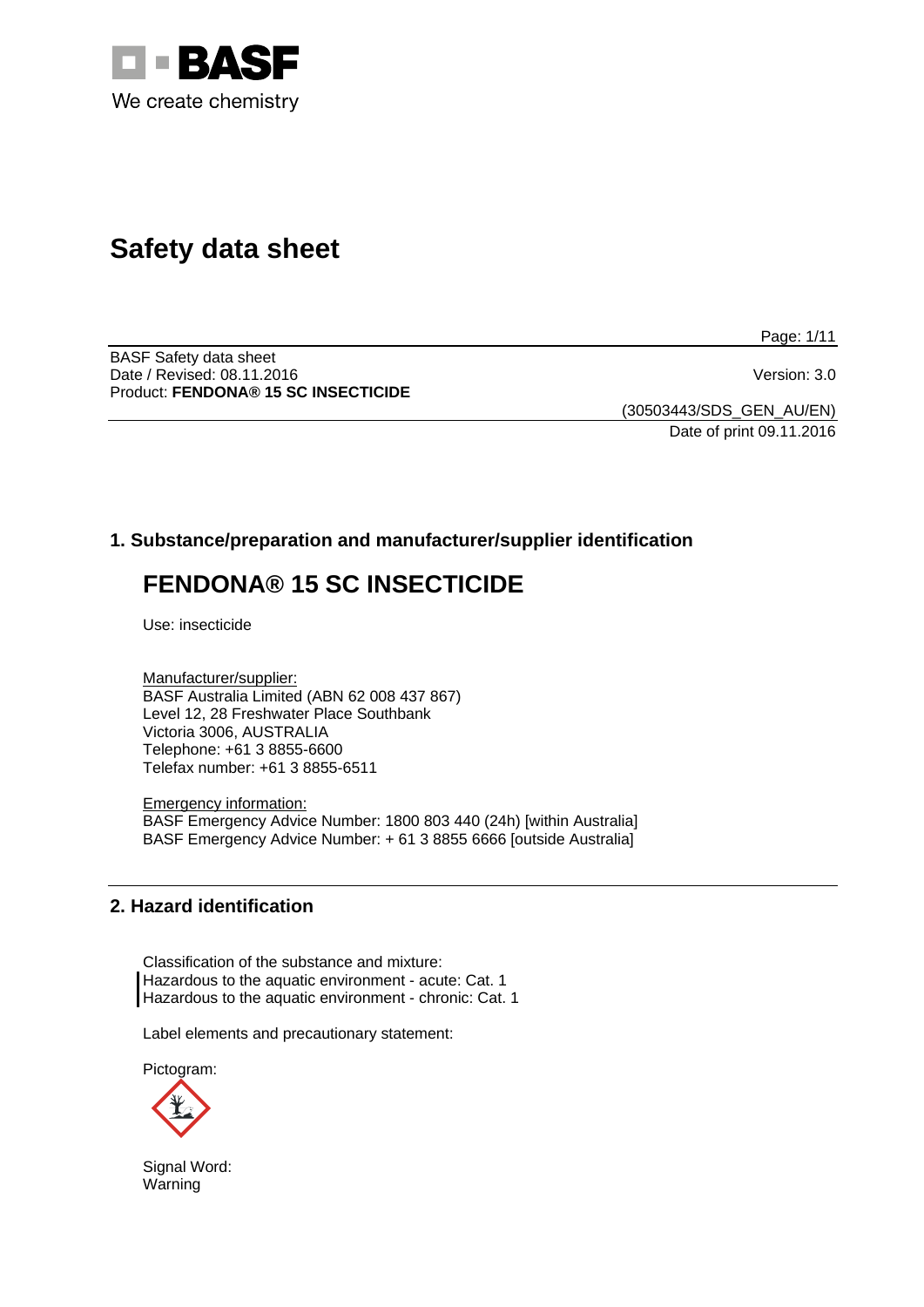Page: 2/11

#### BASF Safety data sheet Date / Revised: 08.11.2016 **Version: 3.0** Product: **FENDONA® 15 SC INSECTICIDE**

(30503443/SDS\_GEN\_AU/EN)

Date of print 09.11.2016

Hazard Statement: Very toxic to aquatic life. Very toxic to aquatic life with long lasting effects.

Precautionary Statements (Response): Collect spillage.

Precautionary Statements (Disposal): Dispose of contents/container to hazardous or special waste collection point.

Other hazards which do not result in classification: See section 12 - Results of PBT and vPvB assessment. If applicable information is provided in this section on other hazards which do not result in classification but which may contribute to the overall hazards of the substance or mixture.

May cause paraesthesia. alpha-Cypermethrin May produce an allergic reaction. Contains: 1,2-BENZISOTHIAZOL-3(2H)-ONE

### **3. Composition/information on ingredients**

### **Chemical nature**

insecticide, suspension concentrate (SC)

Hazardous ingredients

Alphacypermethrin technical

| Content (W/W): 1.5 %                         | Acute Tox.: Cat. 4 (Inhalation - dust)               |
|----------------------------------------------|------------------------------------------------------|
| CAS Number: 67375-30-8                       | Acute Tox.: Cat. 3 (oral)                            |
|                                              | Skin Corr./Irrit.: Cat. 3                            |
|                                              | STOT SE: Cat. 3 (irr. to respiratory syst.)          |
|                                              | STOT RE: Cat. 2                                      |
|                                              | Aquatic Acute: Cat. 1                                |
|                                              | Aquatic Chronic: Cat. 1                              |
|                                              | M-factor acute: 1000                                 |
|                                              | M-factor chronic: 1000                               |
|                                              |                                                      |
|                                              |                                                      |
| sothiazol-3(2H)-one                          |                                                      |
| $O_{\text{cutoff}}(MIM)$ , $O_{\text{C}}(N)$ | $\Lambda$ auta $T$ auta $\Omega$ at $\Lambda$ (aral) |

 $1,2$ -benzis Content (W/W): < 0.05 % CAS Number: 2634-33-5

Acute Tox.: Cat. 4 (oral) Skin Corr./Irrit.: Cat. 2 Eye Dam./Irrit.: Cat. 1 Skin Sens.: Cat. 1 Aquatic Acute: Cat. 1 M-factor acute: 10

### **4. First-Aid Measures**

General advice: Remove contaminated clothing.

If inhaled: Keep patient calm, remove to fresh air.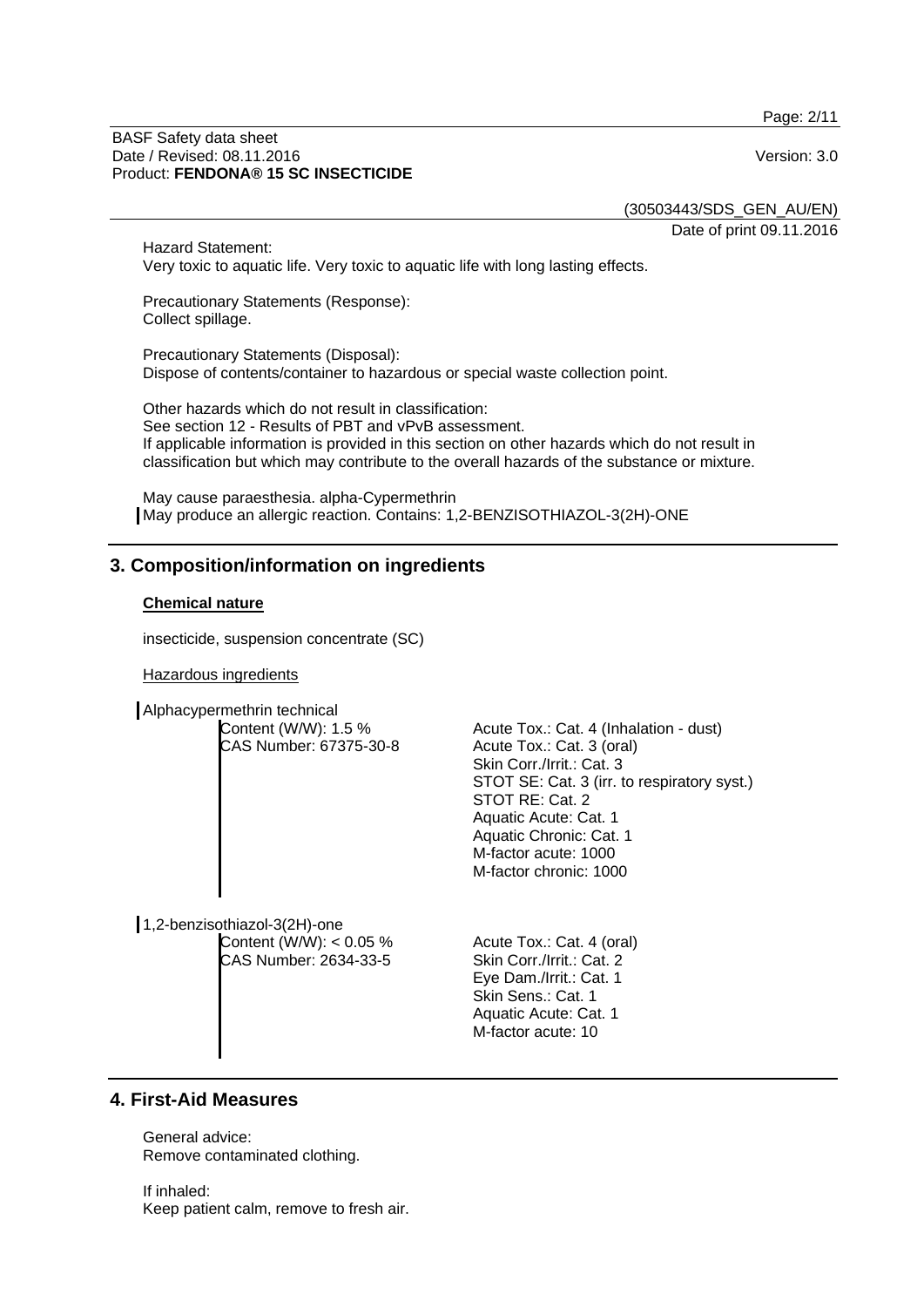Page: 3/11

#### BASF Safety data sheet Date / Revised: 08.11.2016 **Version: 3.0** Product: **FENDONA® 15 SC INSECTICIDE**

(30503443/SDS\_GEN\_AU/EN) Date of print 09.11.2016

On skin contact: Wash thoroughly with soap and water.

On contact with eyes: Wash affected eyes for at least 15 minutes under running water with eyelids held open.

On ingestion: Rinse mouth and then drink plenty of water.

Note to physician: Symptoms: numbness and tingling of hands and feet, convulsions Treatment: Symptomatic treatment (decontamination, vital functions).

### **5. Fire-Fighting Measures**

Suitable extinguishing media: water spray, foam, dry powder, carbon dioxide

Specific hazards: carbon monoxide, hydrogen chloride, hydrogen cyanide, carbon dioxide, nitrogen oxides, organochloric compounds The substances/groups of substances mentioned can be released in case of fire.

Special protective equipment: Wear self-contained breathing apparatus and chemical-protective clothing.

Further information: In case of fire and/or explosion do not breathe fumes. Keep containers cool by spraying with water if exposed to fire. Collect contaminated extinguishing water separately, do not allow to reach sewage or effluent systems. Dispose of fire debris and contaminated extinguishing water in accordance with official regulations.

### **6. Accidental Release Measures**

Personal precautions:

Use personal protective clothing. Avoid contact with the skin, eyes and clothing. Do not breathe vapour/spray.

Environmental precautions:

Do not discharge into the subsoil/soil. Do not discharge into drains/surface waters/groundwater.

Methods for cleaning up or taking up:

For small amounts: Pick up with suitable absorbent material (e.g. sand, sawdust, general-purpose binder, kieselguhr).

For large amounts: Dike spillage. Pump off product.

Dispose of absorbed material in accordance with regulations. Collect waste in suitable containers, which can be labeled and sealed. Clean contaminated floors and objects thoroughly with water and detergents, observing environmental regulations.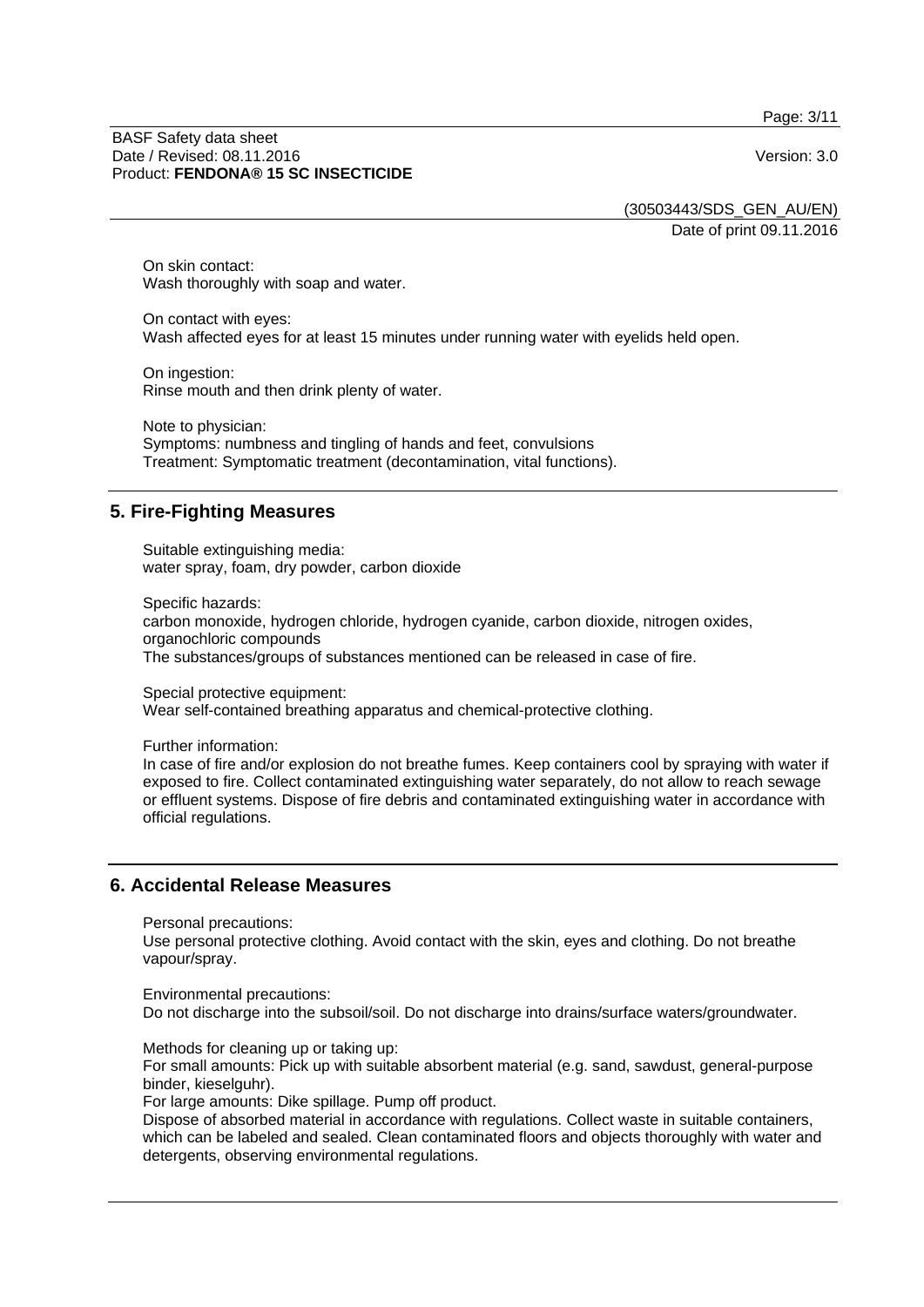Page: 4/11

#### BASF Safety data sheet Date / Revised: 08.11.2016 **Version: 3.0** Product: **FENDONA® 15 SC INSECTICIDE**

(30503443/SDS\_GEN\_AU/EN)

Date of print 09.11.2016

### **7. Handling and Storage**

#### **Handling**

No special measures necessary if stored and handled correctly. Ensure thorough ventilation of stores and work areas. When using do not eat, drink or smoke. Hands and/or face should be washed before breaks and at the end of the shift.

Protection against fire and explosion: No special precautions necessary. The substance/product is non-combustible. Product is not explosive.

#### Storage

Segregate from foods and animal feeds. Further information on storage conditions: Keep away from heat. Protect from direct sunlight. Protect against moisture.

Protect from temperatures below: 0 °C The product can crystallize below the limit temperature. Protect from temperatures above: 40 °C Changes in the properties of the product may occur if substance/product is stored above indicated temperature for extended periods of time.

### **8. Exposure controls and personal protection**

Components with occupational exposure limits

No occupational exposure limits known.

Personal protective equipment

Respiratory protection: Respiratory protection not required.

Hand protection: Chemical resistant protective gloves

Eye protection: Eye protection not required.

Body protection: Body protection not required.

General safety and hygiene measures:

Avoid contact with the skin, eyes and clothing. Avoid inhalation of mists. In order to prevent contamination while handling, closed working clothes and working gloves should be used. Wash contaminated clothing before reuse. Gloves must be inspected regularly and prior to each use. Replace if necessary (e.g. pinhole leaks). Before eating, drinking, or smoking, wash face and hands with soap and water.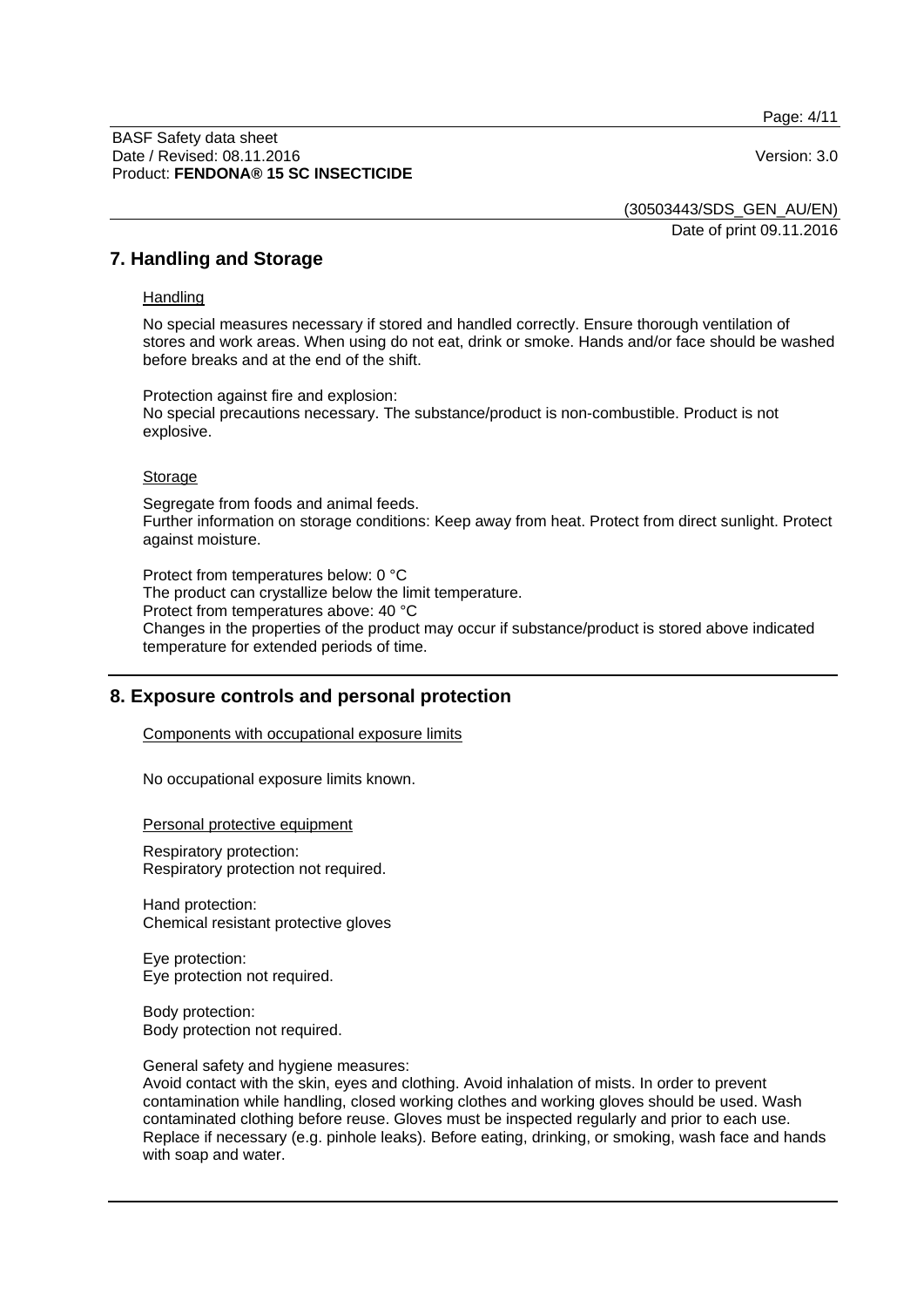Page: 5/11

BASF Safety data sheet Date / Revised: 08.11.2016 Version: 3.0 Product: **FENDONA® 15 SC INSECTICIDE**

(30503443/SDS\_GEN\_AU/EN)

Date of print 09.11.2016

## **9. Physical and Chemical Properties**

| Form:<br>Colour:<br>Odour:<br>Odour threshold:                    | suspension<br>white<br>odourless<br>not applicable, odour not perceivable                                                                                                                                             |              |
|-------------------------------------------------------------------|-----------------------------------------------------------------------------------------------------------------------------------------------------------------------------------------------------------------------|--------------|
| pH value:                                                         | approx. $6 - 8$<br>$(10 \text{ g/l}, 20 \text{ °C})$                                                                                                                                                                  |              |
| Freezing point:<br>onset of boiling:                              | $-5.9 °C$<br>approx. 100 °C<br>(1,013 hPa)                                                                                                                                                                            |              |
| Evaporation rate:                                                 | not applicable                                                                                                                                                                                                        |              |
| Flammability (solid/gas): not flammable<br>Lower explosion limit: |                                                                                                                                                                                                                       |              |
|                                                                   | As a result of our experience with this<br>product and our knowledge of its<br>composition we do not expect any<br>hazard as long as the product is used<br>appropriately and in accordance with<br>the intended use. |              |
| Upper explosion limit:                                            | As a result of our experience with this<br>product and our knowledge of its<br>composition we do not expect any<br>hazard as long as the product is used<br>appropriately and in accordance with<br>the intended use. |              |
| Ignition temperature:                                             | 425 °C<br>The product has not been tested.<br>The statement has been derived from<br>substances/products of a similar<br>structure or composition.                                                                    |              |
| Thermal decomposition:                                            | No decomposition if stored and<br>handled as prescribed/indicated.                                                                                                                                                    |              |
| Explosion hazard:<br>Fire promoting properties:                   | not explosive<br>not fire-propagating                                                                                                                                                                                 |              |
| Vapour pressure:                                                  | approx. 23.4 hPa<br>(20 °C)<br>Information applies to the solvent.                                                                                                                                                    |              |
| Density:                                                          | 1.011 g/cm3<br>(55 °C)                                                                                                                                                                                                | (calculated) |
| Relative vapour density (air):                                    | not applicable                                                                                                                                                                                                        |              |
| Solubility in water:                                              | dispersible                                                                                                                                                                                                           |              |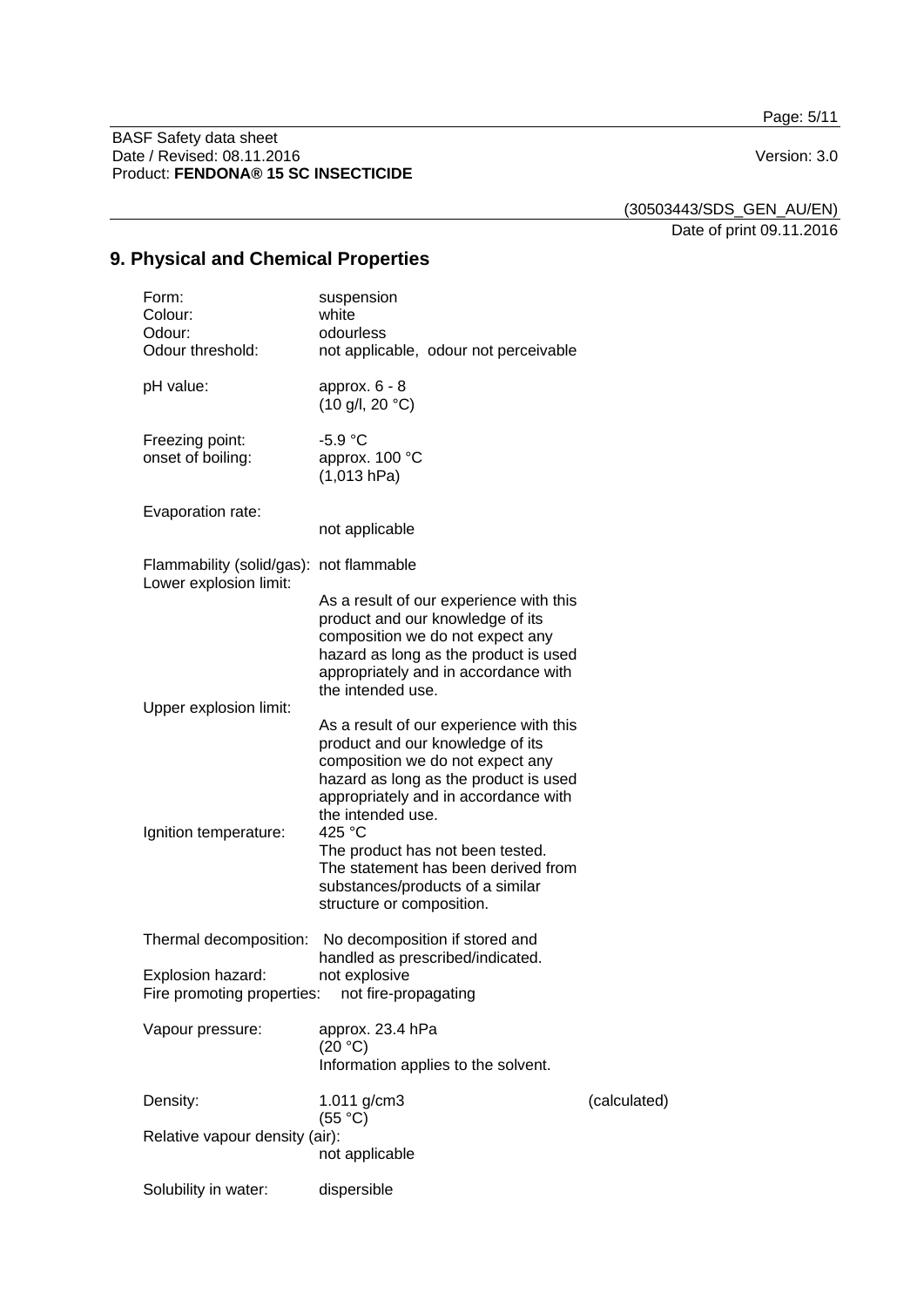Page: 6/11

#### BASF Safety data sheet Date / Revised: 08.11.2016 **Version: 3.0** Product: **FENDONA® 15 SC INSECTICIDE**

(30503443/SDS\_GEN\_AU/EN)

Date of print 09.11.2016

Partitioning coefficient n-octanol/water (log Pow): not applicable

(40 °C, 100 1/s)

Viscosity, dynamic: 21 mPa.s

(OECD 114)

Other Information:

If necessary, information on other physical and chemical parameters is indicated in this section.

### **10. Stability and Reactivity**

Conditions to avoid: See MSDS section 7 - Handling and storage.

Thermal decomposition: No decomposition if stored and handled as prescribed/indicated.

Substances to avoid: strong bases, strong acids, strong oxidizing agents

Hazardous reactions: No hazardous reactions if stored and handled as prescribed/indicated.

Hazardous decomposition products: No hazardous decomposition products if stored and handled as prescribed/indicated.

### **11. Toxicological Information**

#### **Acute toxicity**

Assessment of acute toxicity:

The product has not been tested. The statement has been derived from substances/products of a similar structure or composition. Virtually nontoxic after a single ingestion. Virtually nontoxic after a single skin contact. Virtually nontoxic by inhalation.

Experimental/calculated data: LD50 rat (oral): > 2,000 mg/kg No mortality was observed.

LC50 rat (by inhalation):  $> 2.06$  mg/l 4 h No mortality was observed.

LD50 rat (dermal): > 2,000 mg/kg No mortality was observed.

#### **Irritation**

Assessment of irritating effects:

The product has not been tested. The statement has been derived from substances/products of a similar structure or composition. Not irritating to the eyes. Not irritating to the skin.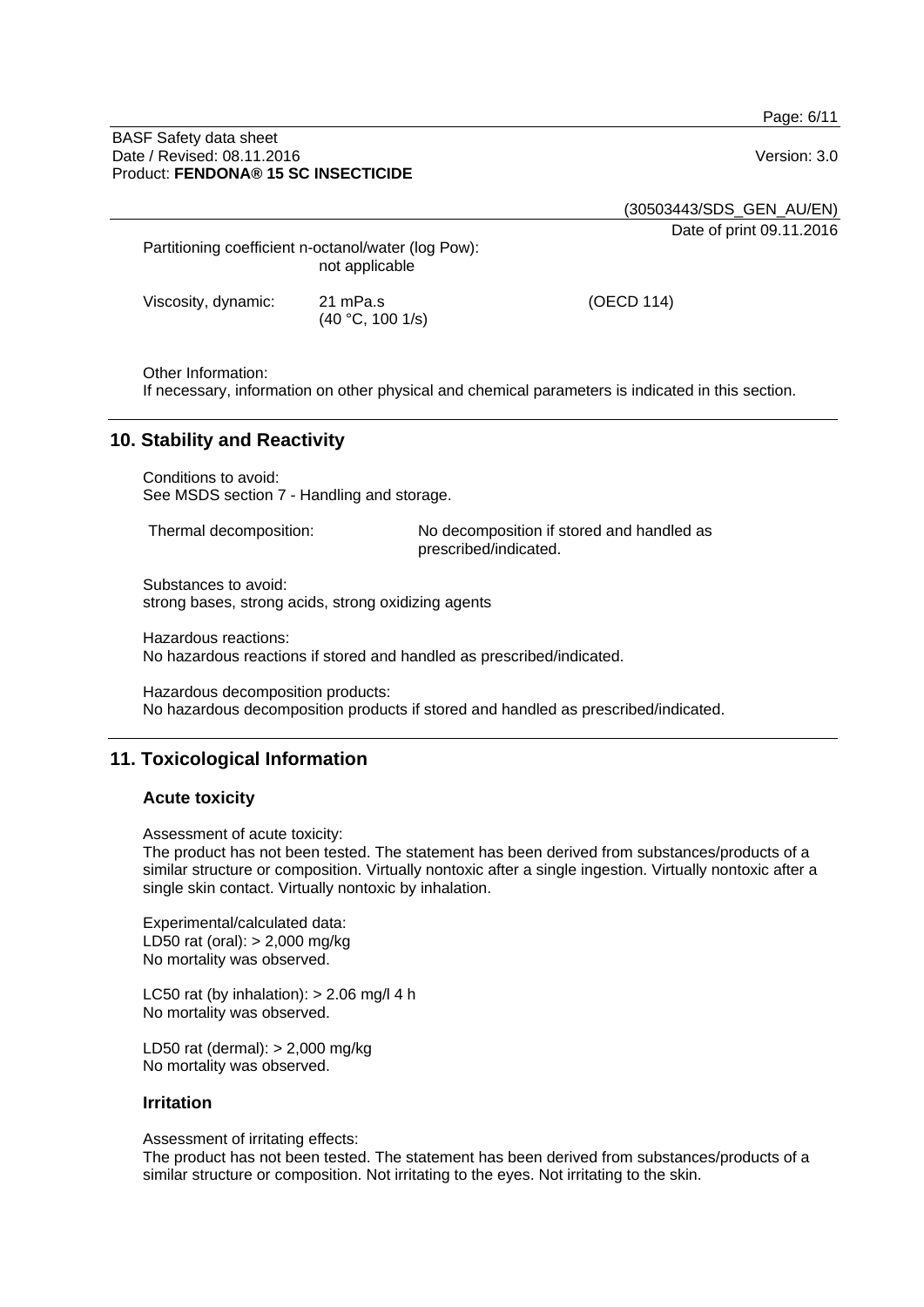Page: 7/11

#### BASF Safety data sheet Date / Revised: 08.11.2016 **Version: 3.0** Product: **FENDONA® 15 SC INSECTICIDE**

(30503443/SDS\_GEN\_AU/EN)

Date of print 09.11.2016

Experimental/calculated data: Skin corrosion/irritation rabbit:

Serious eye damage/irritation rabbit:

### **Respiratory/Skin sensitization**

Assessment of sensitization:

The product has not been tested. The statement has been derived from substances/products of a similar structure or composition.

Experimental/calculated data: modified Buehler test guinea pig:

#### **Germ cell mutagenicity**

Assessment of mutagenicity: The product has not been tested. The statement has been derived from the properties of the individual components. Mutagenicity tests revealed no genotoxic potential.

### **Carcinogenicity**

Assessment of carcinogenicity:

The product has not been tested. The statement has been derived from the properties of the individual components. The results of various animal studies gave no indication of a carcinogenic effect.

#### **Reproductive toxicity**

Assessment of reproduction toxicity: The product has not been tested. The statement has been derived from the properties of the individual components. The results of animal studies gave no indication of a fertility impairing effect.

### **Developmental toxicity**

#### Assessment of teratogenicity:

The product has not been tested. The statement has been derived from the properties of the individual components. Animal studies gave no indication of a developmental toxic effect at doses that were not toxic to the parental animals.

The product contains: alpha-Cypermethrin May cause paraesthesia.

The product contains: 1,2-benzisothiazol-3(2H)-one May produce an allergic reaction.

### **Specific target organ toxicity (single exposure):**

Assessment of STOT single:

Causes temporary irritation of the respiratory tract. Based on available Data, the classification criteria are not met.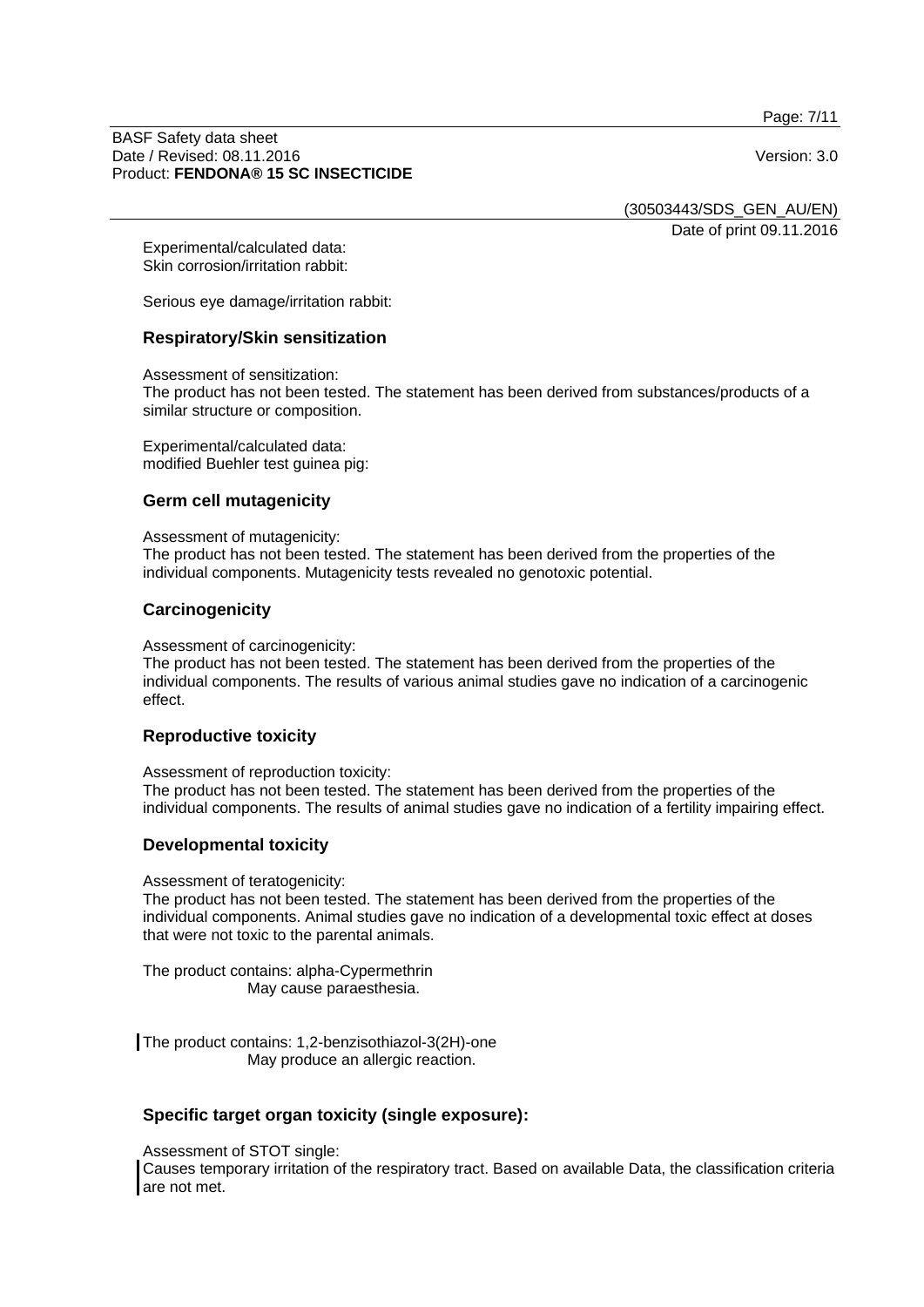Page: 8/11

#### BASF Safety data sheet Date / Revised: 08.11.2016 **Version: 3.0** Product: **FENDONA® 15 SC INSECTICIDE**

(30503443/SDS\_GEN\_AU/EN)

Date of print 09.11.2016

Remarks: The product has not been tested. The statement has been derived from the properties of the individual components.

### **Repeated dose toxicity and Specific target organ toxicity (repeated exposure)**

Assessment of repeated dose toxicity: The product has not been tested. The statement has been derived from the properties of the individual components.

Information on: α-cypermethrin (ISO); racemate comprising (R)-α-cyano-3-phenoxybenzyl (1S, 3S)- 3-(2,2-dichlorovinyl)-2,2-dimethylcyclopropanecarboxy late; (S)-α-cyano-3-phenoxybenzyl (1R, 3R)- 3-(2,2-dichlorovinyl)-2,2-dimethylcyclopropanecarboxylate Assessment of repeated dose toxicity: Repeated oral exposure may affect certain organs. Damages the peripheral nerve system. ----------------------------------

### **Aspiration hazard**

No aspiration hazard expected.

The product has not been tested. The statement has been derived from the properties of the individual components.

### **Other relevant toxicity information**

Misuse can be harmful to health. May cause paraesthesia.

### **12. Ecological Information**

#### **Ecotoxicity**

Assessment of aquatic toxicity: Very toxic to aquatic life with long lasting effects. The product has not been tested. The statement has been derived from the properties of the individual components.

Information on: α-cypermethrin (ISO); racemate comprising (R)-α-cyano-3-phenoxybenzyl (1S, 3S)- 3-(2,2-dichlorovinyl)-2,2-dimethylcyclopropanecarboxy late; (S)-α-cyano-3-phenoxybenzyl (1R, 3R)- 3-(2,2-dichlorovinyl)-2,2-dimethylcyclopropanecarboxylate Toxicity to fish: LC50 (96 h) 0.00093 mg/l, Pimephales promelas (OPP 72-1 (EPA-Guideline), Flow through.) ----------------------------------

Information on: α-cypermethrin (ISO); racemate comprising (R)-α-cyano-3-phenoxybenzyl (1S, 3S)- 3-(2,2-dichlorovinyl)-2,2-dimethylcyclopropanecarboxy late; (S)-α-cyano-3-phenoxybenzyl (1R, 3R)- 3-(2,2-dichlorovinyl)-2,2-dimethylcyclopropanecarboxylate Aquatic invertebrates: EC50 (48 h) 0.0003 mg/l, Daphnia magna (OECD Guideline 202, part 1) ----------------------------------

Information on: α-cypermethrin (ISO); racemate comprising (R)-α-cyano-3-phenoxybenzyl (1S, 3S)- 3-(2,2-dichlorovinyl)-2,2-dimethylcyclopropanecarboxy late; (S)-α-cyano-3-phenoxybenzyl (1R, 3R)- 3-(2,2-dichlorovinyl)-2,2-dimethylcyclopropanecarboxylate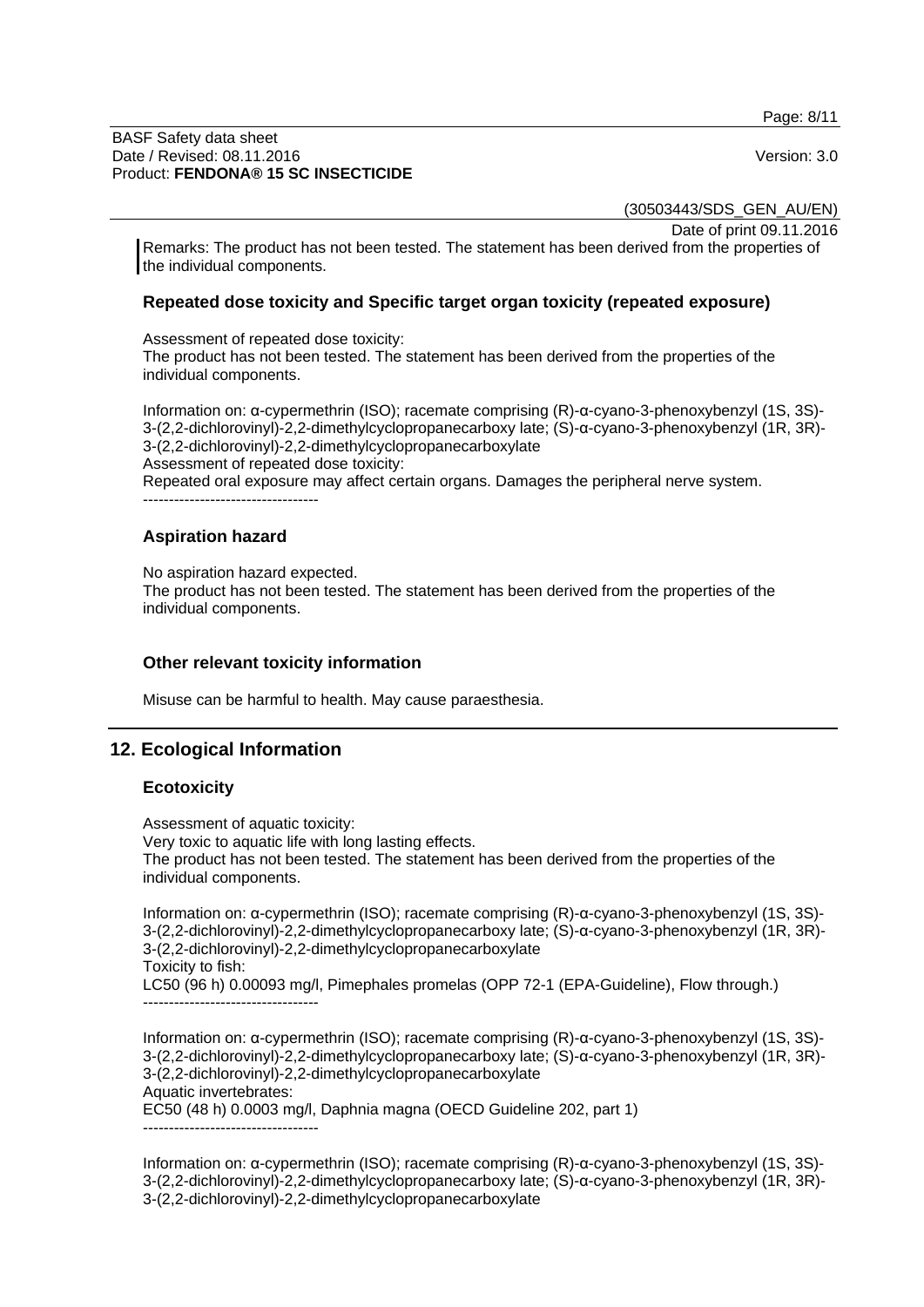Page: 9/11

#### BASF Safety data sheet Date / Revised: 08.11.2016 **Version: 3.0** Product: **FENDONA® 15 SC INSECTICIDE**

(30503443/SDS\_GEN\_AU/EN)

Date of print 09.11.2016

Aquatic plants: EC50 (7 d) > 0.00139 mg/l (growth rate), Lemna gibba (OECD Guideline 201)

No observed effect concentration (7 d) > 0.00139 mg/l (growth rate), Lemna gibba (OECD guideline 221, static)

EC50 (72 h) > 0.027 mg/l (growth rate), Anabaena flos-aquae (OECD Guideline 201) ----------------------------------

Information on: α-cypermethrin (ISO); racemate comprising (R)-α-cyano-3-phenoxybenzyl (1S, 3S)- 3-(2,2-dichlorovinyl)-2,2-dimethylcyclopropanecarboxy late; (S)-α-cyano-3-phenoxybenzyl (1R, 3R)- 3-(2,2-dichlorovinyl)-2,2-dimethylcyclopropanecarboxylate Chronic toxicity to fish: No observed effect concentration (34 d) 0,03 µg/L, Pimephales promelas (OPP 72-4 (EPA-Guideline), Flow through.)

----------------------------------

Information on: α-cypermethrin (ISO); racemate comprising (R)-α-cyano-3-phenoxybenzyl (1S, 3S)- 3-(2,2-dichlorovinyl)-2,2-dimethylcyclopropanecarboxy late; (S)-α-cyano-3-phenoxybenzyl (1R, 3R)- 3-(2,2-dichlorovinyl)-2,2-dimethylcyclopropanecarboxylate

Chronic toxicity to aquatic invertebrates:

No observed effect concentration (21 d), 0.00003 mg/l 0,03 µg/L, Daphnia magna (OPP 72-4 (EPA-Guideline), semistatic)

----------------------------------

### **Mobility**

Assessment transport between environmental compartments:

The product has not been tested. The statement has been derived from the properties of the individual components.

Information on: α-cypermethrin (ISO); racemate comprising (R)-α-cyano-3-phenoxybenzyl (1S, 3S)- 3-(2,2-dichlorovinyl)-2,2-dimethylcyclopropanecarboxy late; (S)-α-cyano-3-phenoxybenzyl (1R, 3R)- 3-(2,2-dichlorovinyl)-2,2-dimethylcyclopropanecarboxylate

Assessment transport between environmental compartments:

Following exposure to soil, adsorption to solid soil particles is probable, therefore contamination of groundwater is not expected.

----------------------------------

### **Persistence and degradability**

Assessment biodegradation and elimination (H2O): The product has not been tested. The statement has been derived from the properties of the individual components.

Information on: α-cypermethrin (ISO); racemate comprising (R)-α-cyano-3-phenoxybenzyl (1S, 3S)- 3-(2,2-dichlorovinyl)-2,2-dimethylcyclopropanecarboxy late; (S)-α-cyano-3-phenoxybenzyl (1R, 3R)- 3-(2,2-dichlorovinyl)-2,2-dimethylcyclopropanecarboxylate Assessment biodegradation and elimination (H2O): Not readily biodegradable (by OECD criteria).

----------------------------------

### **Bioaccumulation potential**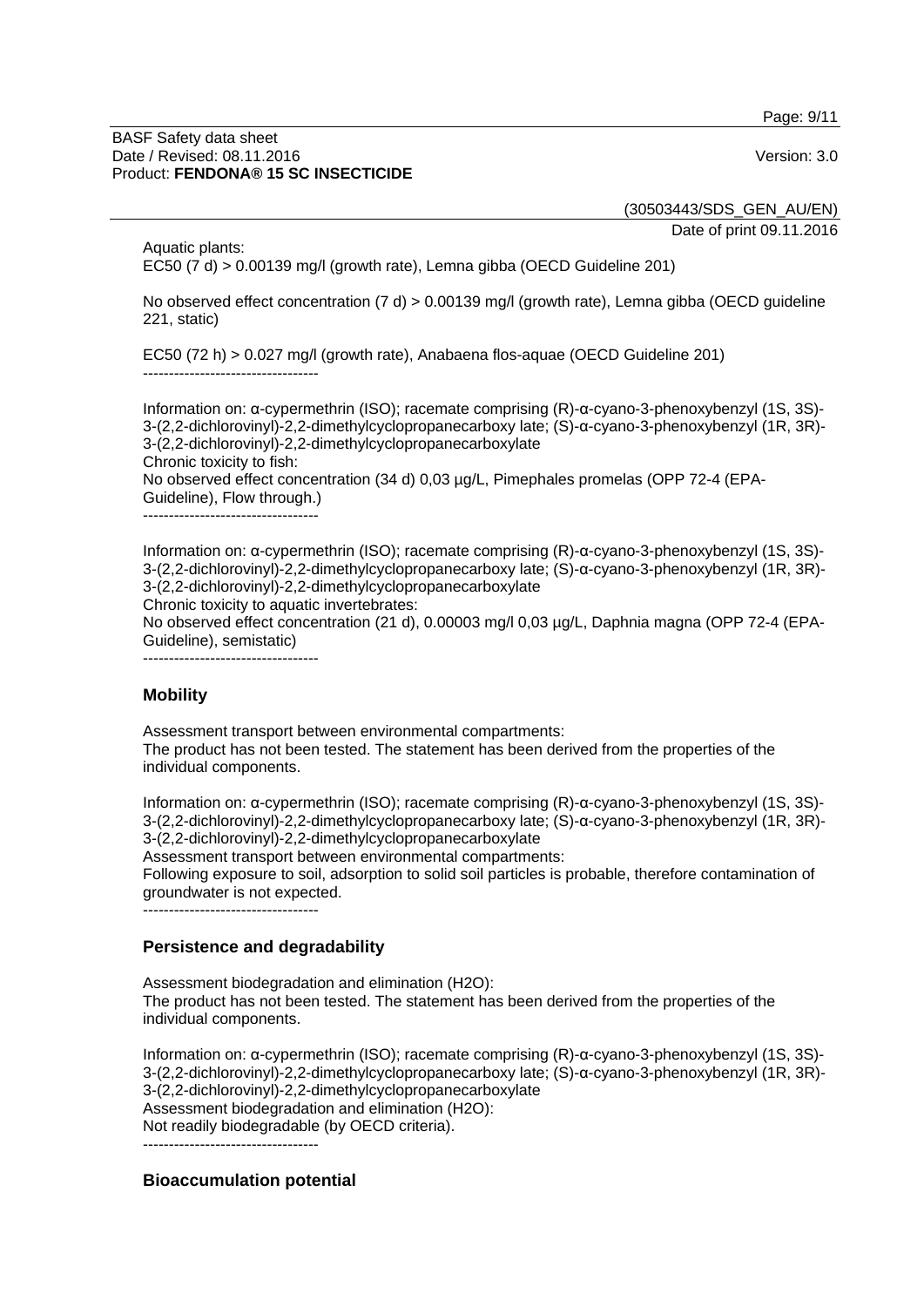Page: 10/11

#### BASF Safety data sheet Date / Revised: 08.11.2016 **Version: 3.0** Product: **FENDONA® 15 SC INSECTICIDE**

(30503443/SDS\_GEN\_AU/EN)

Date of print 09.11.2016

Assessment bioaccumulation potential: The product has not been tested. The statement has been derived from the properties of the individual components.

Information on: α-cypermethrin (ISO); racemate comprising (R)-α-cyano-3-phenoxybenzyl (1S, 3S)- 3-(2,2-dichlorovinyl)-2,2-dimethylcyclopropanecarboxy late; (S)-α-cyano-3-phenoxybenzyl (1R, 3R)- 3-(2,2-dichlorovinyl)-2,2-dimethylcyclopropanecarboxylate Bioaccumulation potential: Bioconcentration factor: 155 - 910 (73 d), Cyprinus carpio (OECD Guideline 305 C) ----------------------------------

### **Additional information**

Other ecotoxicological advice: Do not discharge product into the environment without control.

### **13. Disposal Considerations**

Must be disposed of or incinerated in accordance with local regulations.

Contaminated packaging:

Contaminated packaging should be emptied as far as possible and disposed of in the same manner as the substance/product.

### **14. Transport Information**

### **Domestic transport:**

| Hazard class:         | 9                                            |
|-----------------------|----------------------------------------------|
| Packing group:        | Ш                                            |
| ID number:            | UN 3082                                      |
| Hazard label:         | 9. EHSM                                      |
| Proper shipping name: | ENVIRONMENTALLY HAZARDOUS SUBSTANCE, LIQUID, |
|                       | N.O.S. (contains ALPHA-CYPERMETHRIN)         |

#### **Further information**

Hazchem Code:3Z IERG Number:47

|      | Sea transport |
|------|---------------|
| IMDG |               |

| Hazard class:         | 9                                                                                    |
|-----------------------|--------------------------------------------------------------------------------------|
| Packing group:        | Ш                                                                                    |
| ID number:            | <b>UN 3082</b>                                                                       |
| Hazard label:         | 9. EHSM                                                                              |
| Marine pollutant:     | YES                                                                                  |
| Proper shipping name: | ENVIRONMENTALLY HAZARDOUS SUBSTANCE, LIQUID,<br>N.O.S. (contains ALPHA-CYPERMETHRIN) |